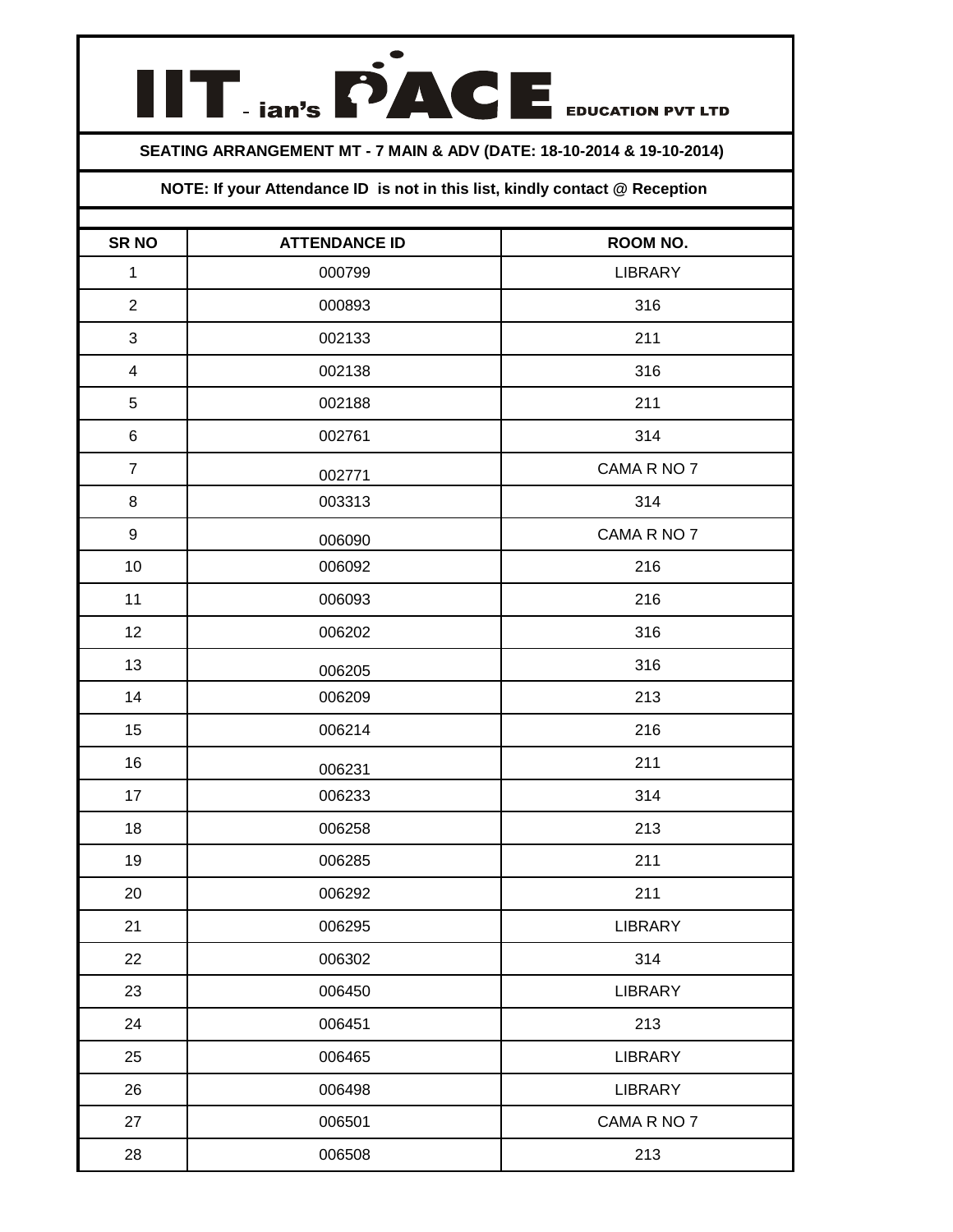| <b>SR NO</b> | <b>ATTENDANCE ID</b> | ROOM NO.       |
|--------------|----------------------|----------------|
| 29           | 006510               | 216            |
| 30           | 006512               | <b>LIBRARY</b> |
| 31           | 006516               | 216            |
| 32           | 006540               | 316            |
| 33           | 006666               | 316            |
| 34           | 006671               | 216            |
| 35           | 006680               | 211            |
| 36           | 006685               | 211            |
| 37           | 006687               | 314            |
| 38           | 006703               | CAMA R NO 7    |
| 39           | 006714               | 211            |
| 40           | 006740               | 216            |
| 41           | 007150               | 211            |
| 42           | 007212               | <b>LIBRARY</b> |
| 43           | 007268               | 211            |
| 44           | 007498               | 213            |
| 45           | 007501               | 314            |
| 46           | 007661               | 316            |
| 47           | 007678               | <b>LIBRARY</b> |
| 48           | 007707               | 216            |
| 49           | 007793               | 211            |
| 50           | 007821               | 314            |
| 51           | 007826               | CAMA R NO 7    |
| 52           | 007845               | 314            |
| 53           | 007863               | 411            |
| 54           | 007864               | 316            |
| 55           | 007869               | LIBRARY        |
| 56           | 007875               | <b>LIBRARY</b> |
| 57           | 007880               | 216            |
| 58           | 007888               | <b>LIBRARY</b> |
| 59           | 007903               | 213            |
| 60           | 007913               | 213            |
| 61           | 007920               | 211            |
| 62           | 007964               | LIBRARY        |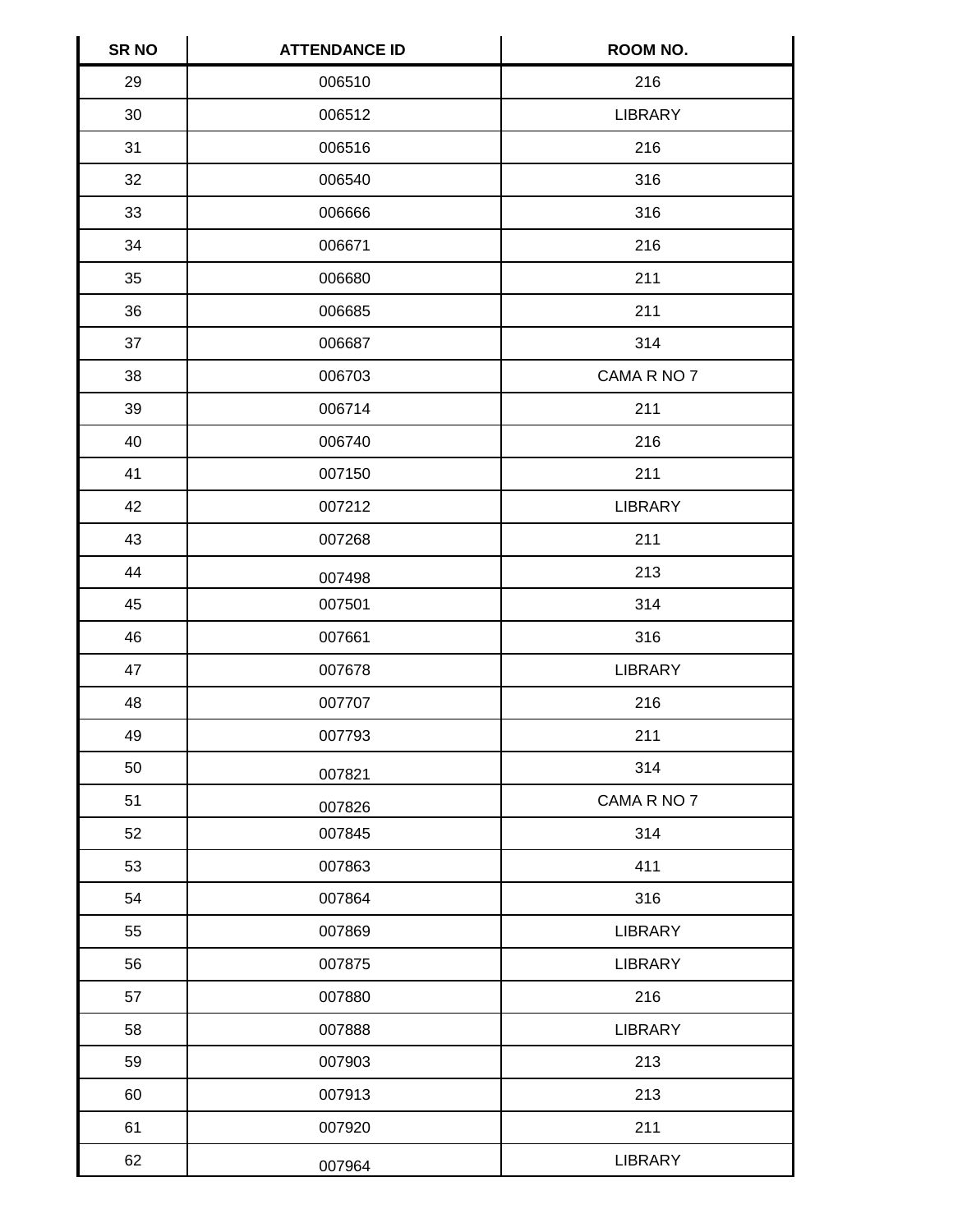| <b>SR NO</b> | <b>ATTENDANCE ID</b> | ROOM NO.       |
|--------------|----------------------|----------------|
| 63           | 007965               | 213            |
| 64           | 007967               | 216            |
| 65           | 007980               | CAMA R NO 7    |
| 66           | 007990               | 211            |
| 67           | 007997               | 213            |
| 68           | 008001               | 216            |
| 69           | 008002               | 211            |
| 70           | 008003               | 211            |
| 71           | 008004               | CAMA R NO 7    |
| 72           | 008005               | 314            |
| 73           | 008006               | 211            |
| 74           | 008026               | 211            |
| 75           | 008036               | 316            |
| 76           | 008051               | 216            |
| $77\,$       | 008054               | 211            |
| 78           | 008056               | 316            |
| 79           | 008058               | 211            |
| 80           | 008061               | 314            |
| 81           | 008062               | 411            |
| 82           | 008119               | CAMA R NO 7    |
| 83           | 008123               | 316            |
| 84           | 008128               | CAMA R NO 7    |
| 85           | 008148               | CAMA R NO 7    |
| 86           | 008152               | 216            |
| 87           | 008154               | <b>LIBRARY</b> |
| 88           | 008161               | <b>LIBRARY</b> |
| 89           | 008164               | 314            |
| 90           | 008165               | 213            |
| 91           | 008177               | 314            |
| 92           | 008194               | 211            |
| 93           | 008204               | 316            |
| 94           | 008219               | 211            |
| 95           | 008273               | 213            |
| 96           | 008284               | 316            |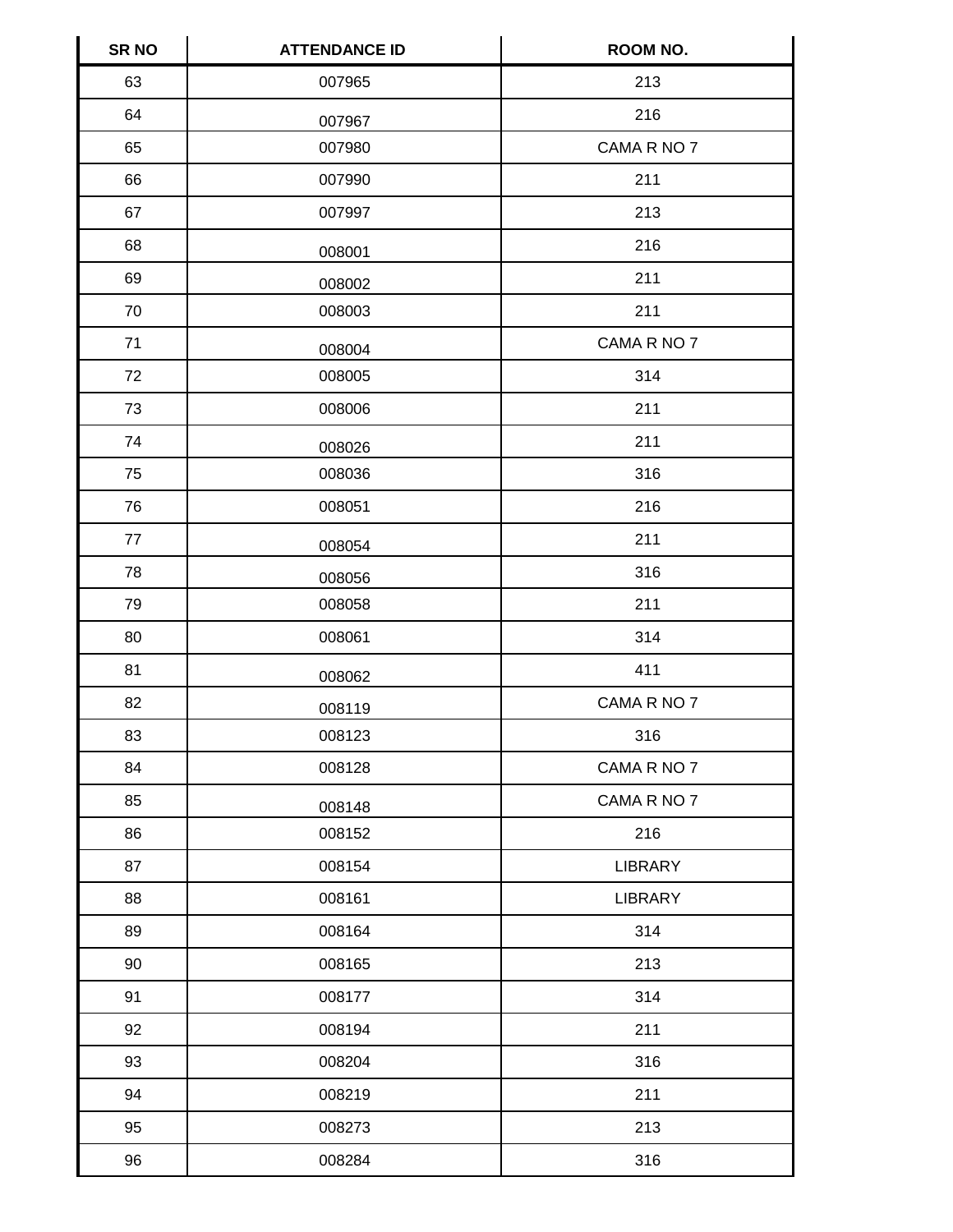| <b>SR NO</b> | <b>ATTENDANCE ID</b> | ROOM NO.       |
|--------------|----------------------|----------------|
| 97           | 008296               | <b>LIBRARY</b> |
| 98           | 008475               | 213            |
| 99           | 008478               | <b>LIBRARY</b> |
| 100          | 008487               | 411            |
| 101          | 008490               | 314            |
| 102          | 008494               | 216            |
| 103          | 008496               | CAMA R NO 7    |
| 104          | 008497               | CAMA R NO 7    |
| 105          | 008508               | 216            |
| 106          | 008529               | 411            |
| 107          | 008536               | 411            |
| 108          | 008538               | 211            |
| 109          | 008539               | <b>LIBRARY</b> |
| 110          | 008544               | 316            |
| 111          | 008547               | 211            |
| 112          | 008548               | 216            |
| 113          | 008551               | 314            |
| 114          | 008553               | <b>LIBRARY</b> |
| 115          | 008571               | 314            |
| 116          | 008575               | 216            |
| 117          | 008577               | 411            |
| 118          | 008586               | 211            |
| 119          | 008587               | 314            |
| 120          | 008594               | 213            |
| 121          | 008595               | 316            |
| 122          | 008596               | 411            |
| 123          | 008597               | 213            |
| 124          | 008624               | 314            |
| 125          | 008625               | CAMA R NO 7    |
| 126          | 008630               | 314            |
| 127          | 008631               | 211            |
| 128          | 008633               | <b>LIBRARY</b> |
| 129          | 008636               | 211            |
| 130          | 008639               | CAMA R NO 7    |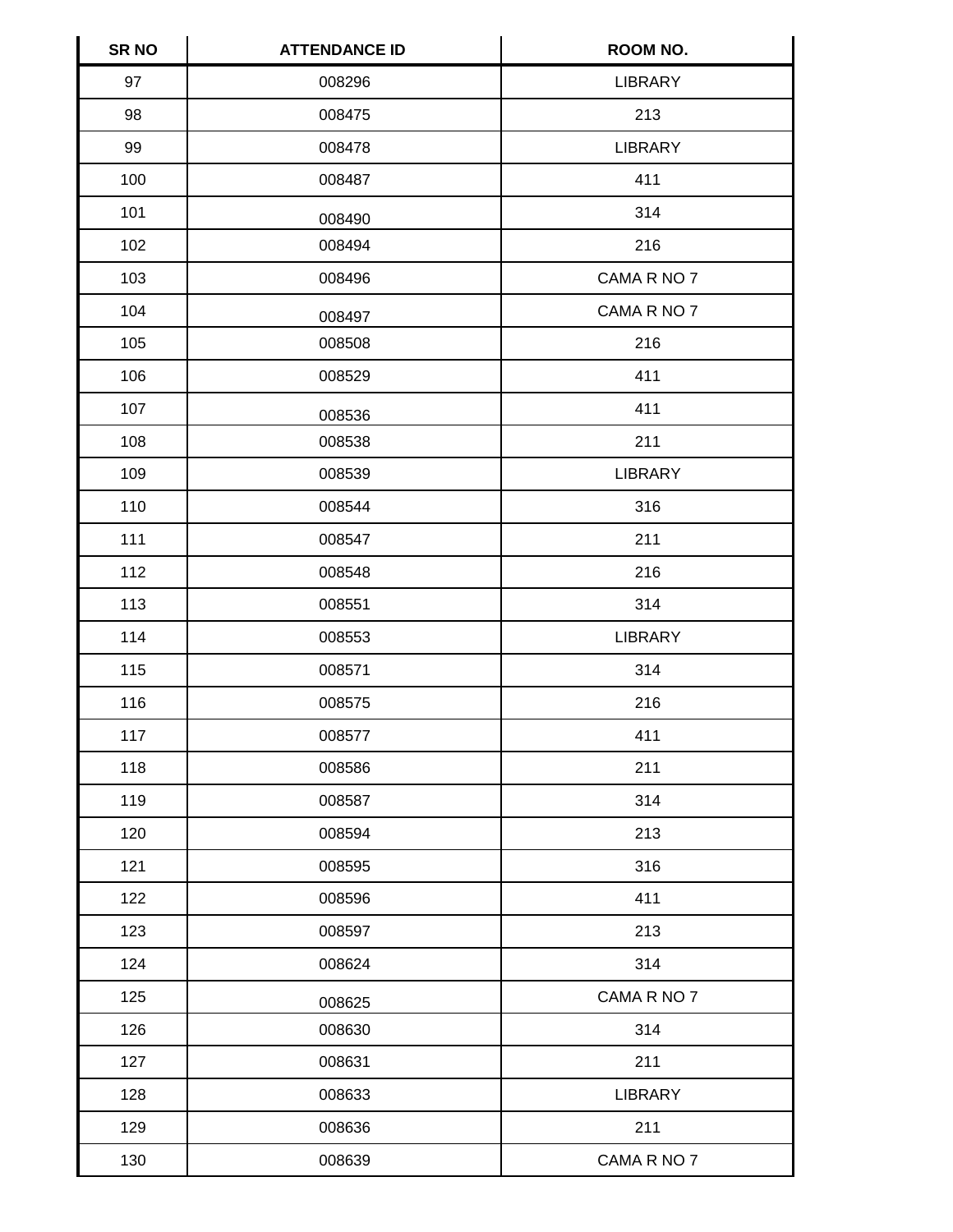| <b>SR NO</b> | <b>ATTENDANCE ID</b> | ROOM NO.       |
|--------------|----------------------|----------------|
| 131          | 008643               | 216            |
| 132          | 008658               | 213            |
| 133          | 008661               | CAMA R NO 7    |
| 134          | 008663               | 211            |
| 135          | 008665               | 316            |
| 136          | 008667               | 211            |
| 137          | 008670               | 314            |
| 138          | 008674               | 211            |
| 139          | 008682               | CAMA R NO 7    |
| 140          | 008698               | 211            |
| 141          | 008714               | CAMA R NO 7    |
| 142          | 008715               | 216            |
| 143          | 008717               | 314            |
| 144          | 008719               | <b>LIBRARY</b> |
| 145          | 008721               | CAMA R NO 7    |
| 146          | 008729               | 213            |
| 147          | 008730               | 213            |
| 148          | 008731               | 211            |
| 149          | 008733               | CAMA R NO 7    |
| 150          | 008735               | 316            |
| 151          | 008739               | 216            |
| 152          | 008741               | 216            |
| 153          | 008754               | 211            |
| 154          | 008760               | 216            |
| 155          | 008762               | 411            |
| 156          | 008763               | 314            |
| 157          | 008772               | 211            |
| 158          | 008773               | 314            |
| 159          | 008781               | 316            |
| 160          | 008782               | 314            |
| 161          | 008793               | 213            |
| 162          | 008794               | 213            |
| 163          | 008795               | 216            |
| 164          | 008796               | 314            |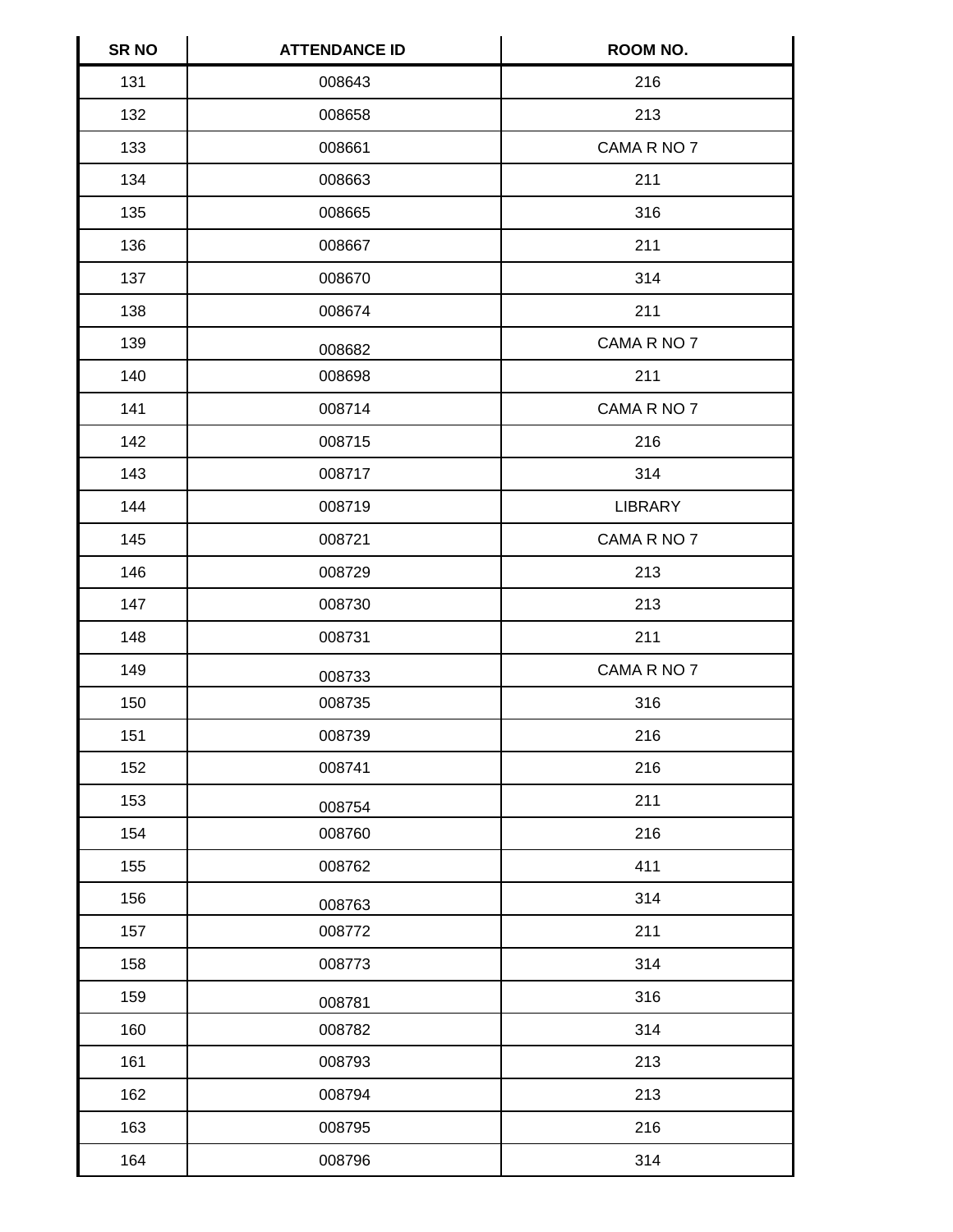| <b>SR NO</b> | <b>ATTENDANCE ID</b> | ROOM NO.       |
|--------------|----------------------|----------------|
| 165          | 008798               | 213            |
| 166          | 008799               | 314            |
| 167          | 008800               | 316            |
| 168          | 008803               | 411            |
| 169          | 008807               | 211            |
| 170          | 008815               | 213            |
| 171          | 008819               | 213            |
| 172          | 008850               | 411            |
| 173          | 008851               | 314            |
| 174          | 008852               | <b>LIBRARY</b> |
| 175          | 008857               | 411            |
| 176          | 008859               | 211            |
| 177          | 008892               | 216            |
| 178          | 008896               | 314            |
| 179          | 008909               | CAMA R NO 7    |
| 180          | 008935               | 211            |
| 181          | 008936               | 216            |
| 182          | 008961               | 411            |
| 183          | 009031               | 316            |
| 184          | 009037               | 314            |
| 185          | 009039               | 411            |
| 186          | 009040               | 211            |
| 187          | 009049               | 411            |
| 188          | 009057               | CAMA R NO 7    |
| 189          | 009083               | LIBRARY        |
| 190          | 009090               | CAMA R NO 7    |
| 191          | 009098               | 411            |
| 192          | 009100               | 213            |
| 193          | 009104               | 216            |
| 194          | 009148               | 213            |
| 195          | 009176               | 411            |
| 196          | 009196               | 216            |
| 197          | 009199               | 314            |
| 198          | 009206               | CAMA R NO 7    |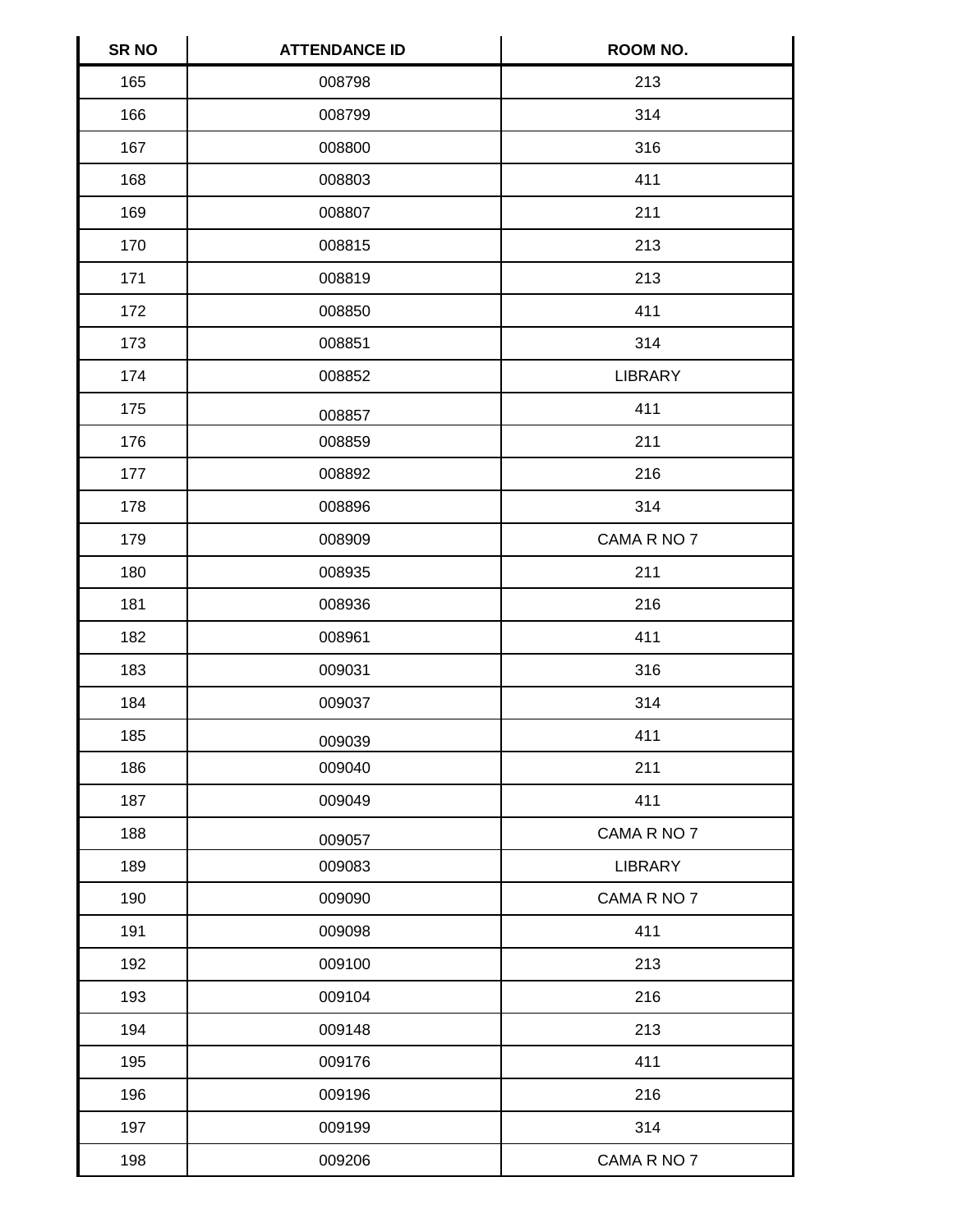| <b>SR NO</b> | <b>ATTENDANCE ID</b> | ROOM NO.       |
|--------------|----------------------|----------------|
| 199          | 009211               | 213            |
| 200          | 009212               | CAMA R NO 7    |
| 201          | 009213               | 314            |
| 202          | 009215               | 211            |
| 203          | 009217               | 316            |
| 204          | 009218               | 411            |
| 205          | 009219               | 213            |
| 206          | 009220               | CAMA R NO 7    |
| 207          | 009221               | CAMA R NO 7    |
| 208          | 009222               | 411            |
| 209          | 009225               | 216            |
| 210          | 009226               | 316            |
| 211          | 009228               | CAMA R NO 7    |
| 212          | 009236               | 314            |
| 213          | 009258               | 316            |
| 214          | 009295               | 316            |
| 215          | 009303               | 213            |
| 216          | 009417               | CAMA R NO 7    |
| 217          | 009418               | 316            |
| 218          | 009429               | <b>LIBRARY</b> |
| 219          | 009454               | CAMA R NO 7    |
| 220          | 009456               | 216            |
| 221          | 009468               | 213            |
| 222          | 009475               | 312            |
| 223          | 009490               | 216            |
| 224          | 009537               | 411            |
| 225          | 009539               | 316            |
| 226          | 009635               | 213            |
| 227          | 009636               | CAMA R NO 7    |
| 228          | 009643               | 211            |
| 229          | 009661               | 211            |
| 230          | 009673               | 211            |
| 231          | 009733               | 216            |
| 232          | 009811               | 213            |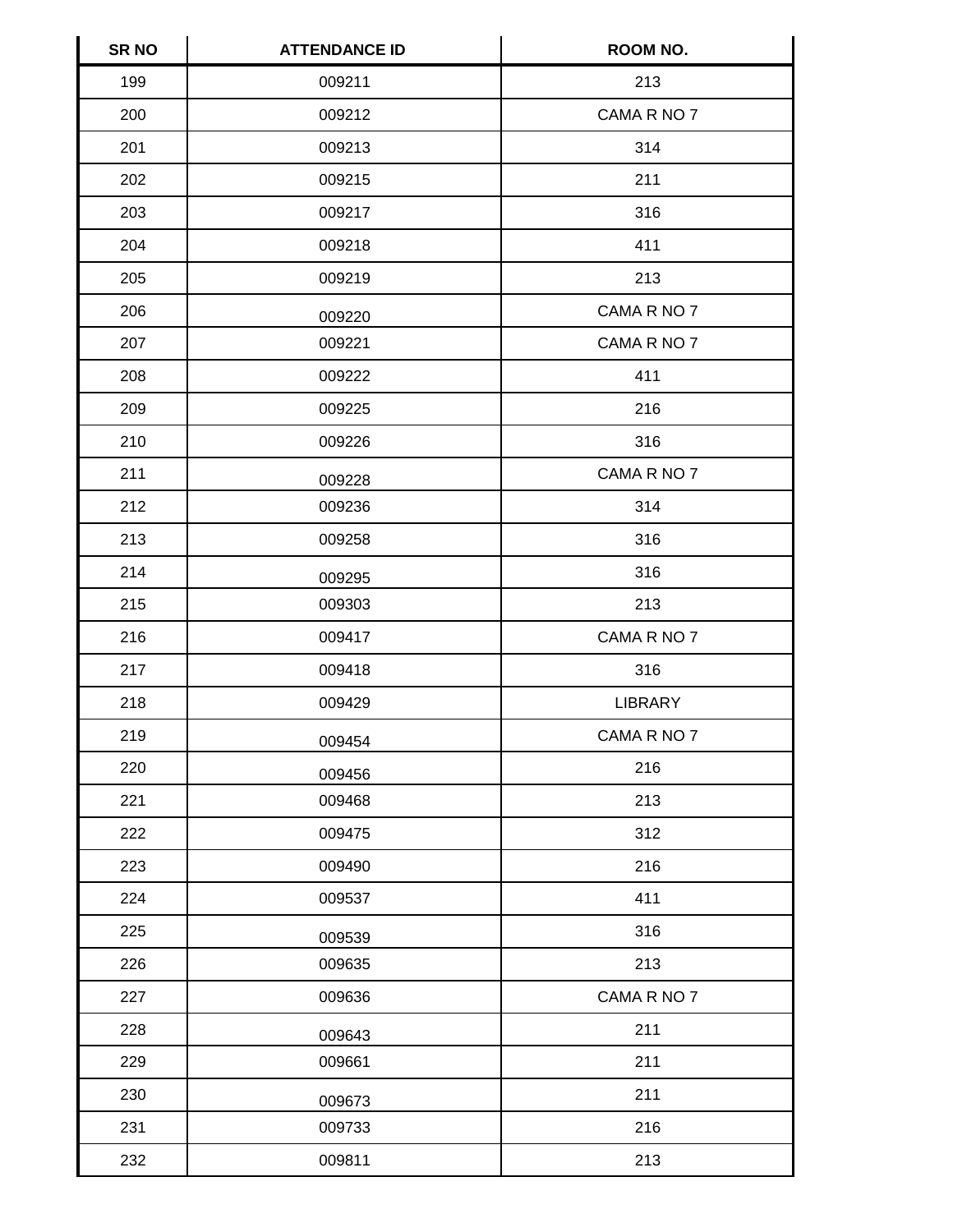| <b>SR NO</b> | <b>ATTENDANCE ID</b> | <b>ROOM NO.</b> |
|--------------|----------------------|-----------------|
| 233          | 009818               | 314             |
| 234          | 009819               | CAMA R NO 7     |
| 235          | 009822               | 411             |
| 236          | 009824               | CAMA R NO 7     |
| 237          | 009840               | 411             |
| 238          | 009914               | 216             |
| 239          | 009915               | CAMA R NO 7     |
| 240          | 009981               | <b>LIBRARY</b>  |
| 241          | 009993               | 213             |
| 242          | 010021               | 411             |
| 243          | 010089               | 411             |
| 244          | 010103               | 316             |
| 245          | 010120               | 314             |
| 246          | 010132               | 216             |
| 247          | 010183               | CAMA R NO 7     |
| 248          | 010191               | 211             |
| 249          | 010206               | 213             |
| 250          | 010213               | CAMA R NO 7     |
| 251          | 010232               | CAMA R NO 7     |
| 252          | 010236               | 316             |
| 253          | 010241               | 316             |
| 254          | 010259               | 216             |
| 255          | 010260               | 314             |
| 256          | 010261               | 411             |
| 257          | 010268               | 411             |
| 258          | 010275               | 211             |
| 259          | 010287               | 316             |
| 260          | 010288               | 316             |
| 261          | 010296               | <b>LIBRARY</b>  |
| 262          | 010298               | 314             |
| 263          | 010300               | CAMA R NO 7     |
| 264          | 010302               | CAMA R NO 7     |
| 265          | 010307               | CAMA R NO 7     |
| 266          | 010310               | 316             |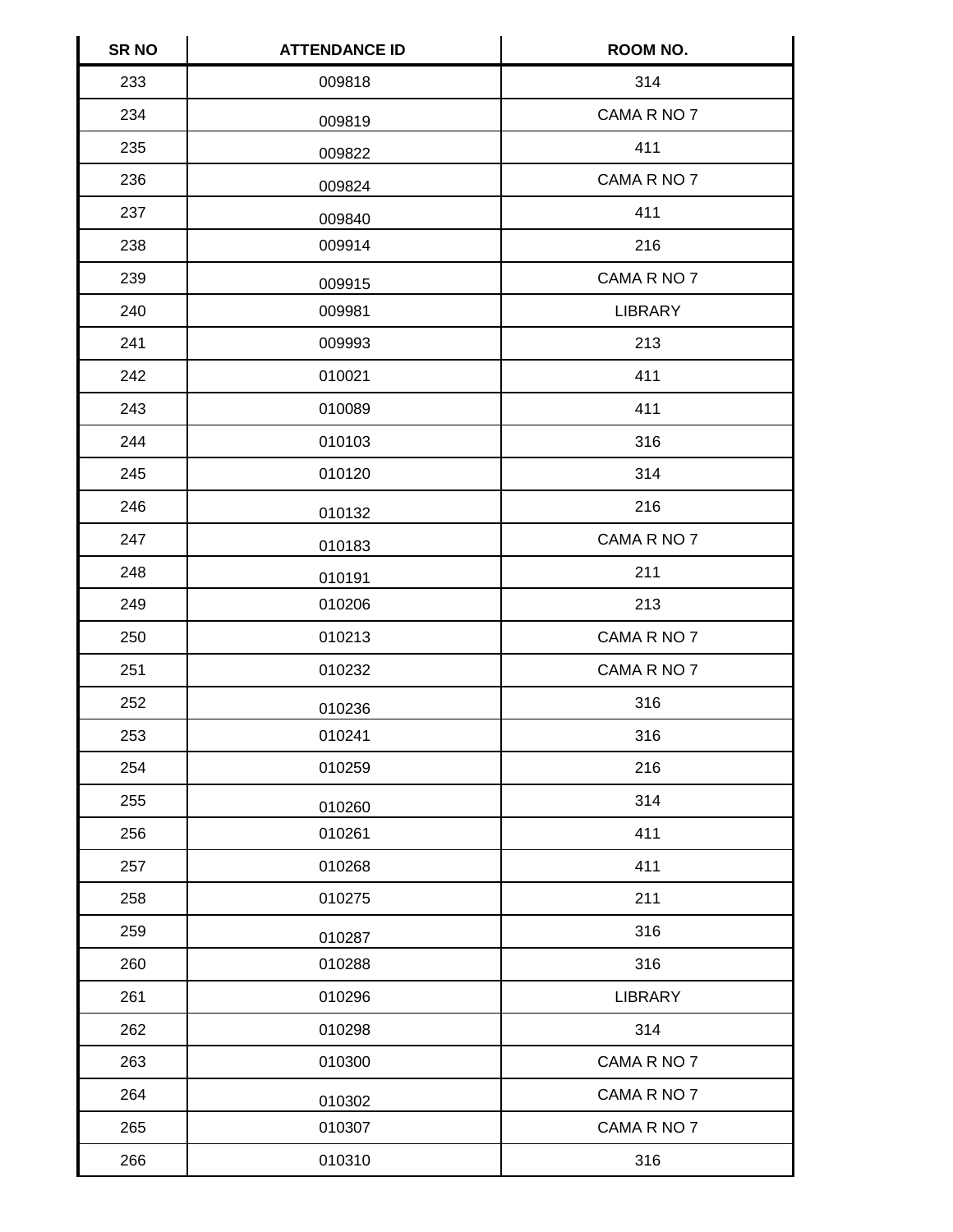| <b>SR NO</b> | <b>ATTENDANCE ID</b> | ROOM NO.    |
|--------------|----------------------|-------------|
| 267          | 010313               | CAMA R NO 7 |
| 268          | 010318               | 213         |
| 269          | 010319               | 316         |
| 270          | 010324               | 216         |
| 271          | 010325               | 314         |
| 272          | 010329               | 213         |
| 273          | 010343               | 411         |
| 274          | 010356               | 411         |
| 275          | 010365               | 316         |
| 276          | 010380               | 213         |
| 277          | 010384               | 213         |
| 278          | 010456               | 213         |
| 279          | 010487               | 312         |
| 280          | 010491               | CAMA R NO 7 |
| 281          | 010494               | 316         |
| 282          | 010513               | 216         |
| 283          | 010537               | 312         |
| 284          | 010628               | 213         |
| 285          | 010648               | 216         |
| 286          | 010650               | 211         |
| 287          | 010651               | CAMA R NO 7 |
| 288          | 010706               | 316         |
| 289          | 010726               | 411         |
| 290          | 010748               | 216         |
| 291          | 010749               | 314         |
| 292          | 010778               | 314         |
| 293          | 010859               | 216         |
| 294          | 010878               | 411         |
| 295          | 011026               | 314         |
| 296          | 011057               | 216         |
| 297          | 011065               | 312         |
| 298          | 011066               | 213         |
| 299          | 011073               | CAMA R NO 7 |
| 300          | 011078               | 314         |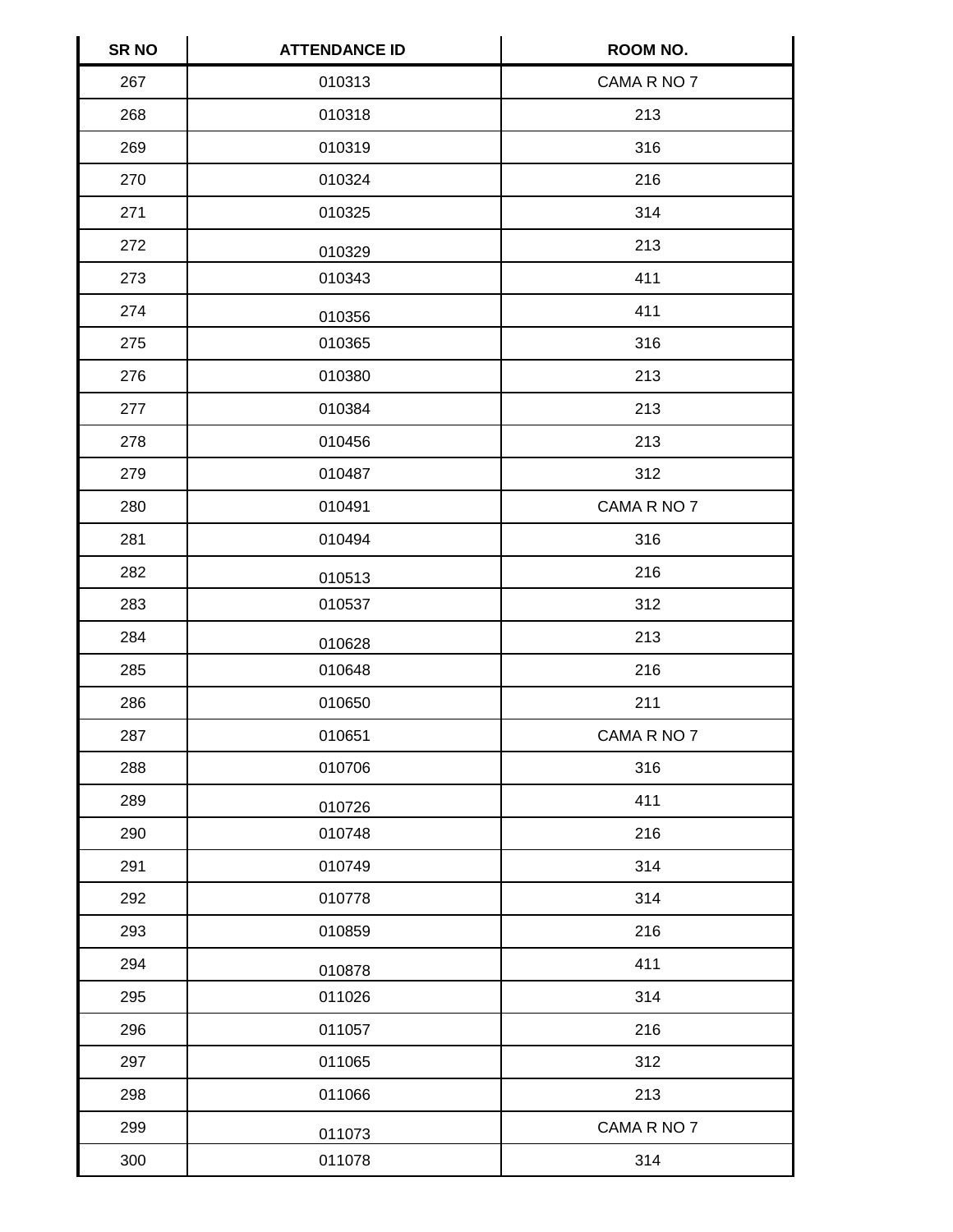| <b>SR NO</b> | <b>ATTENDANCE ID</b> | ROOM NO.    |
|--------------|----------------------|-------------|
| 301          | 011080               | 314         |
| 302          | 011086               | CAMA R NO 7 |
| 303          | 011091               | 211         |
| 304          | 011108               | 213         |
| 305          | 011112               | 213         |
| 306          | 011120               | 312         |
| 307          | 011139               | CAMA R NO 7 |
| 308          | 011187               | 211         |
| 309          | 011190               | 213         |
| 310          | 011200               | 314         |
| 311          | 011203               | 312         |
| 312          | 011204               | 316         |
| 313          | 011205               | 211         |
| 314          | 011207               | 411         |
| 315          | 011222               | 312         |
| 316          | 011234               | 216         |
| 317          | 011248               | 411         |
| 318          | 011249               | 216         |
| 319          | 011251               | 213         |
| 320          | 011258               | 213         |
| 321          | 011260               | CAMA R NO 7 |
| 322          | 011262               | 211         |
| 323          | 011265               | 213         |
| 324          | 011268               | 312         |
| 325          | 011274               | 316         |
| 326          | 011285               | 316         |
| 327          | 011296               | 213         |
| 328          | 011322               | 211         |
| 329          | 011323               | 314         |
| 330          | 011331               | 216         |
| 331          | 011332               | 312         |
| 332          | 011343               | 411         |
| 333          | 011351               | 314         |
| 334          | 011352               | 211         |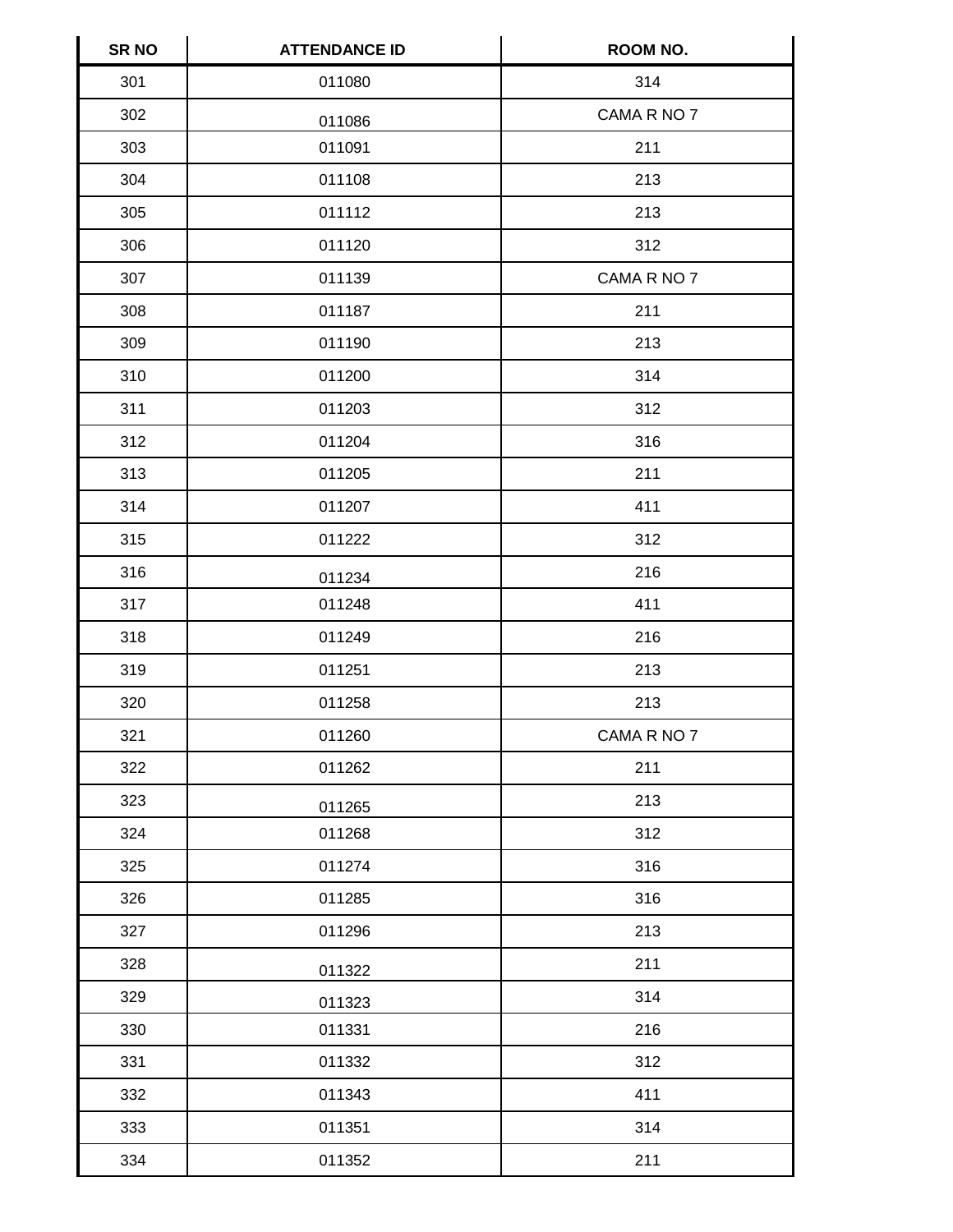| <b>SR NO</b> | <b>ATTENDANCE ID</b> | ROOM NO.    |
|--------------|----------------------|-------------|
| 335          | 011358               | 411         |
| 336          | 011359               | 411         |
| 337          | 011361               | 316         |
| 338          | 011363               | CAMA R NO 7 |
| 339          | 011364               | 213         |
| 340          | 011365               | 314         |
| 341          | 011368               | 216         |
| 342          | 011377               | 216         |
| 343          | 011379               | 316         |
| 344          | 011385               | CAMA R NO 7 |
| 345          | 011390               | CAMA R NO 7 |
| 346          | 011393               | 314         |
| 347          | 011423               | 411         |
| 348          | 011425               | CAMA R NO 7 |
| 349          | 011433               | 314         |
| 350          | 011438               | 211         |
| 351          | 011439               | 312         |
| 352          | 011446               | CAMA R NO 7 |
| 353          | 011453               | CAMA R NO 7 |
| 354          | 011456               | 211         |
| 355          | 011487               | CAMA R NO 7 |
| 356          | 011490               | 312         |
| 357          | 011559               | 314         |
| 358          | 011567               | CAMA R NO 7 |
| 359          | 011586               | 316         |
| 360          | 011590               | 213         |
| 361          | 011622               | 216         |
| 362          | 011646               | 213         |
| 363          | 011660               | 213         |
| 364          | 011669               | CAMA R NO 7 |
| 365          | 011675               | 411         |
| 366          | 011681               | 411         |
| 367          | 011704               | 314         |
| 368          | 011738               | 213         |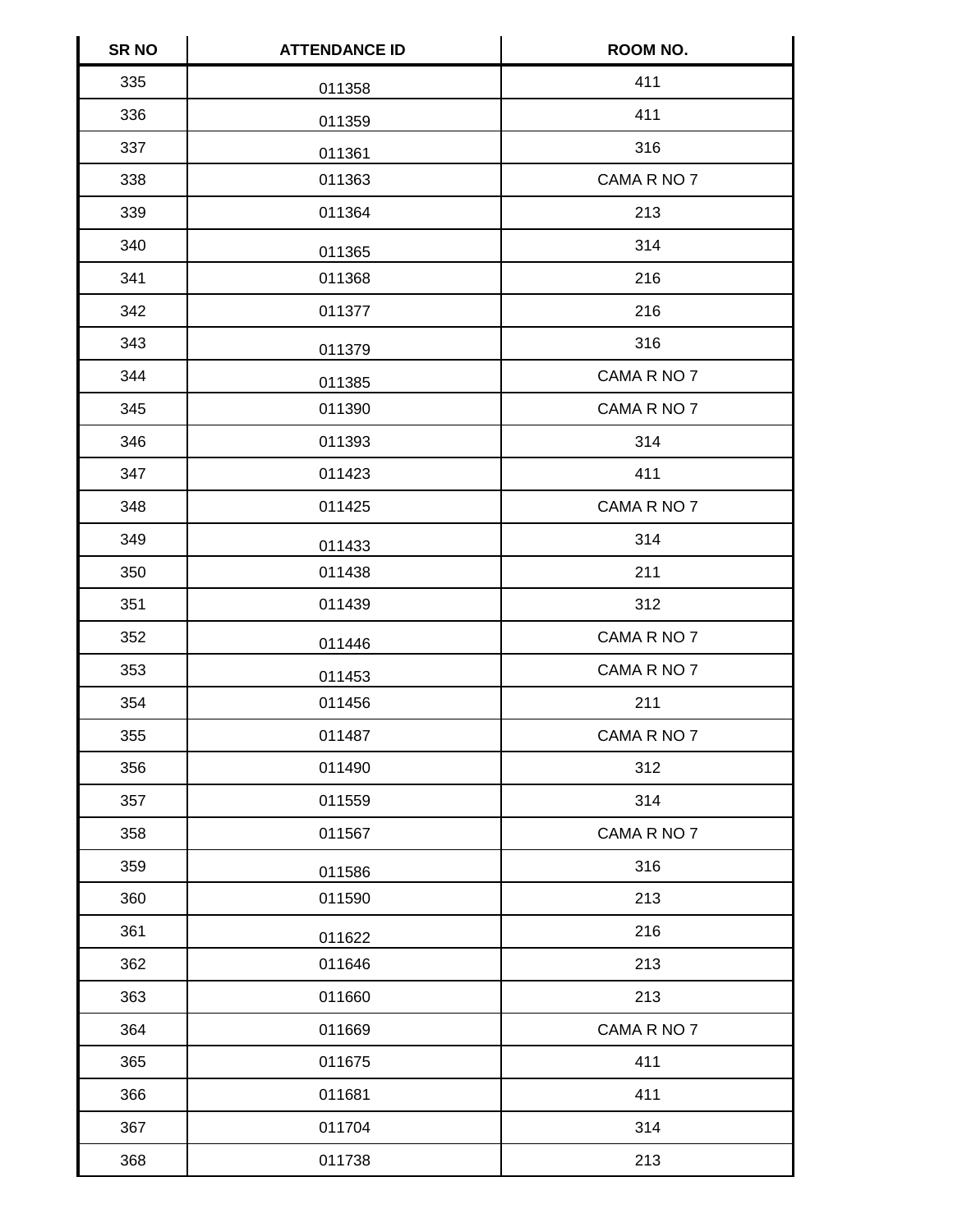| SR <sub>NO</sub> | <b>ATTENDANCE ID</b> | <b>ROOM NO.</b> |
|------------------|----------------------|-----------------|
| 369              | 011757               | CAMA R NO 7     |
| 370              | 011760               | 314             |
| 371              | 011765               | CAMA R NO 7     |
| 372              | 011771               | 316             |
| 373              | 011780               | 211             |
| 374              | 011831               | 316             |
| 375              | 011836               | 213             |
| 376              | 011837               | 216             |
| 377              | 011838               | 312             |
| 378              | 011852               | 312             |
| 379              | 011878               | CAMA R NO 7     |
| 380              | 011901               | 312             |
| 381              | 011917               | 314             |
| 382              | 011931               | 314             |
| 383              | 011933               | CAMA R NO 7     |
| 384              | 011948               | 216             |
| 385              | 011965               | 411             |
| 386              | 011986               | 316             |
| 387              | 011989               | 211             |
| 388              | 012018               | CAMA R NO 7     |
| 389              | 012072               | 216             |
| 390              | 012081               | 312             |
| 391              | 012138               | 312             |
| 392              | 012147               | 316             |
| 393              | 012151               | 314             |
| 394              | 012155               | 316             |
| 395              | 012179               | CAMA R NO 7     |
| 396              | 012183               | CAMA R NO 7     |
| 397              | 012186               | 211             |
| 398              | 012239               | 312             |
| 399              | 012332               | 213             |
| 400              | 012350               | CAMA R NO 7     |
| 401              | 012357               | CAMA R NO 7     |
| 402              | 012367               | 314             |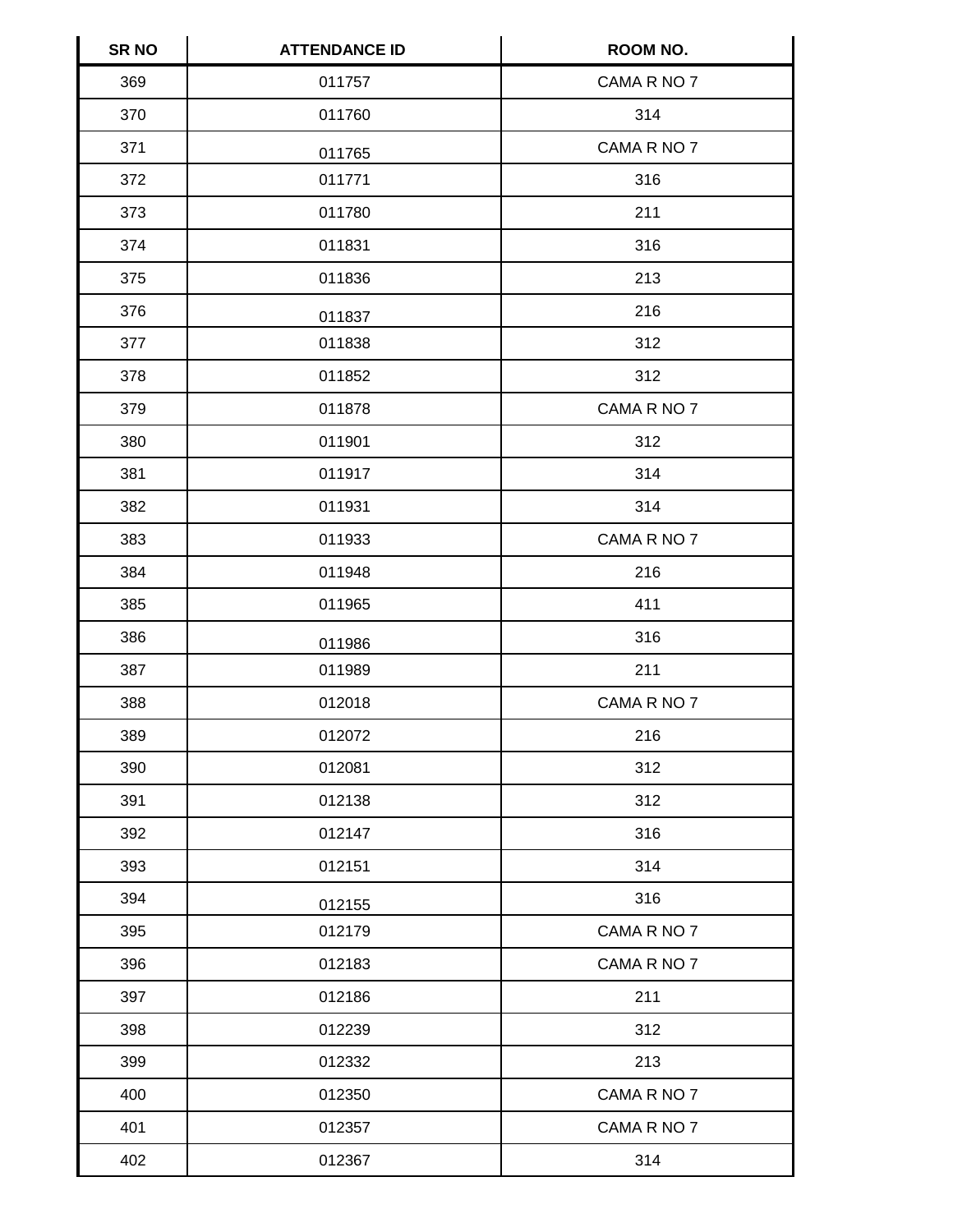| <b>SR NO</b> | <b>ATTENDANCE ID</b> | <b>ROOM NO.</b> |
|--------------|----------------------|-----------------|
| 403          | 012397               | 216             |
| 404          | 012398               | 314             |
| 405          | 012406               | 216             |
| 406          | 012460               | 213             |
| 407          | 012487               | 314             |
| 408          | 012492               | CAMA R NO 7     |
| 409          | 012504               | 213             |
| 410          | 012506               | 316             |
| 411          | 012551               | 411             |
| 412          | 012566               | 213             |
| 413          | 012591               | 216             |
| 414          | 012607               | 312             |
| 415          | 012608               | 314             |
| 416          | 012626               | 216             |
| 417          | 012634               | 314             |
| 418          | 012640               | 314             |
| 419          | 012644               | 213             |
| 420          | 012672               | CAMA R NO 7     |
| 421          | 012724               | 316             |
| 422          | 012740               | 411             |
| 423          | 012743               | 312             |
| 424          | 012755               | 411             |
| 425          | 012759               | 314             |
| 426          | 012760               | 316             |
| 427          | 012802               | 316             |
| 428          | 012839               | 312             |
| 429          | 012843               | 213             |
| 430          | 012869               | 314             |
| 431          | 012877               | 314             |
| 432          | 012897               | 316             |
| 433          | 012945               | 411             |
| 434          | 012958               | CAMA R NO 7     |
| 435          | 012998               | 411             |
| 436          | 013017               | CAMA R NO 7     |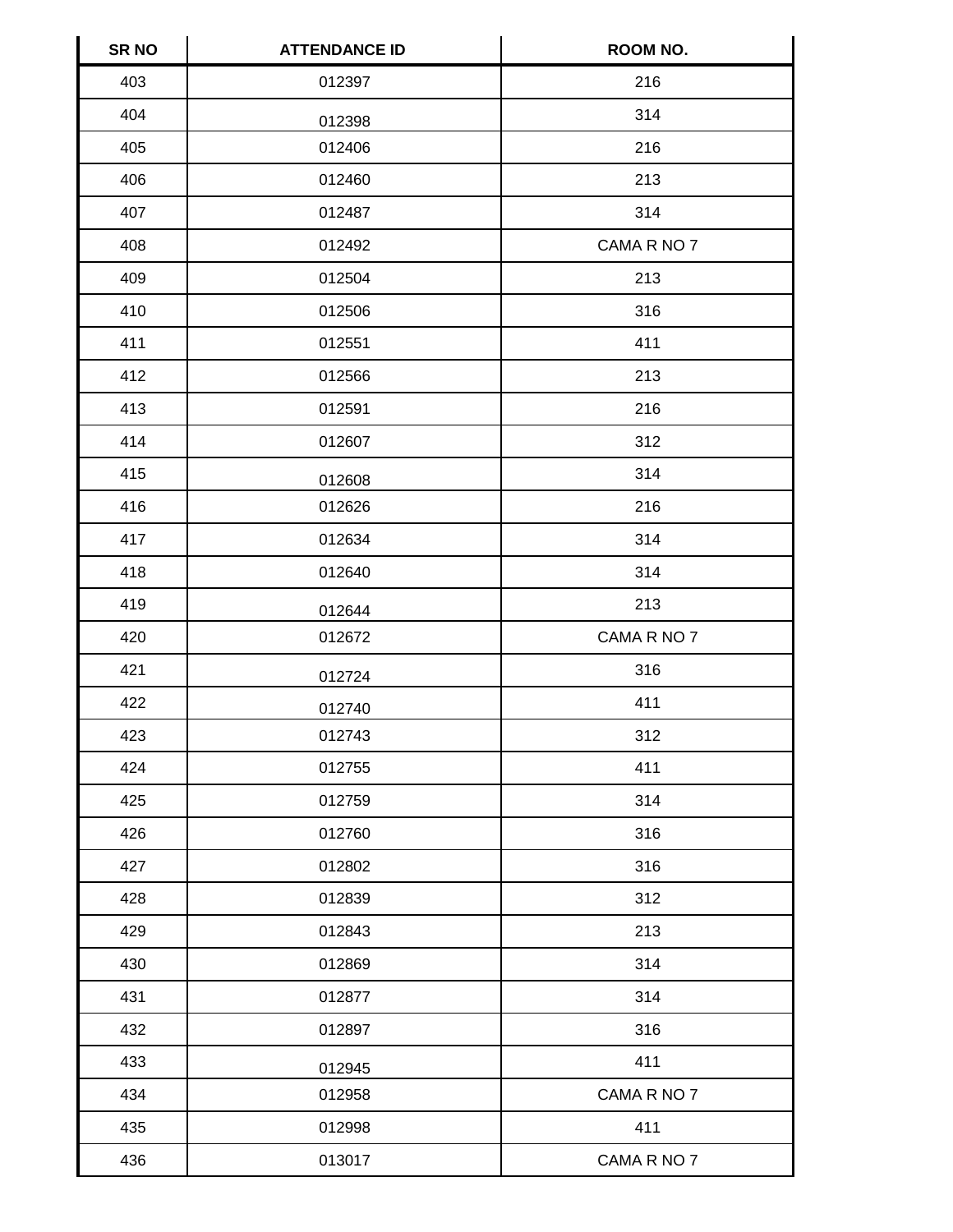| SR <sub>NO</sub> | <b>ATTENDANCE ID</b> | <b>ROOM NO.</b> |
|------------------|----------------------|-----------------|
| 437              | 013018               | CAMA R NO 7     |
| 438              | 013020               | 312             |
| 439              | 013037               | 216             |
| 440              | 013052               | 314             |
| 441              | 013084               | 314             |
| 442              | 013090               | 411             |
| 443              | 013097               | CAMA R NO 7     |
| 444              | 013099               | CAMA R NO 7     |
| 445              | 013103               | 216             |
| 446              | 013112               | CAMA R NO 7     |
| 447              | 013116               | 316             |
| 448              | 013120               | 314             |
| 449              | 013188               | 411             |
| 450              | 013192               | 312             |
| 451              | 013199               | CAMA R NO 7     |
| 452              | 013222               | 213             |
| 453              | 013236               | 213             |
| 454              | 013237               | 411             |
| 455              | 013241               | CAMA R NO 7     |
| 456              | 013250               | 312             |
| 457              | 013260               | 213             |
| 458              | 013267               | 314             |
| 459              | 013268               | 314             |
| 460              | 013271               | CAMA R NO 7     |
| 461              | 013276               | 213             |
| 462              | 013287               | CAMA R NO 7     |
| 463              | 013288               | 312             |
| 464              | 013290               | 314             |
| 465              | 013295               | CAMA R NO 7     |
| 466              | 013297               | 314             |
| 467              | 013308               | 411             |
| 468              | 013321               | 312             |
| 469              | 013357               | 314             |
| 470              | 013361               | 316             |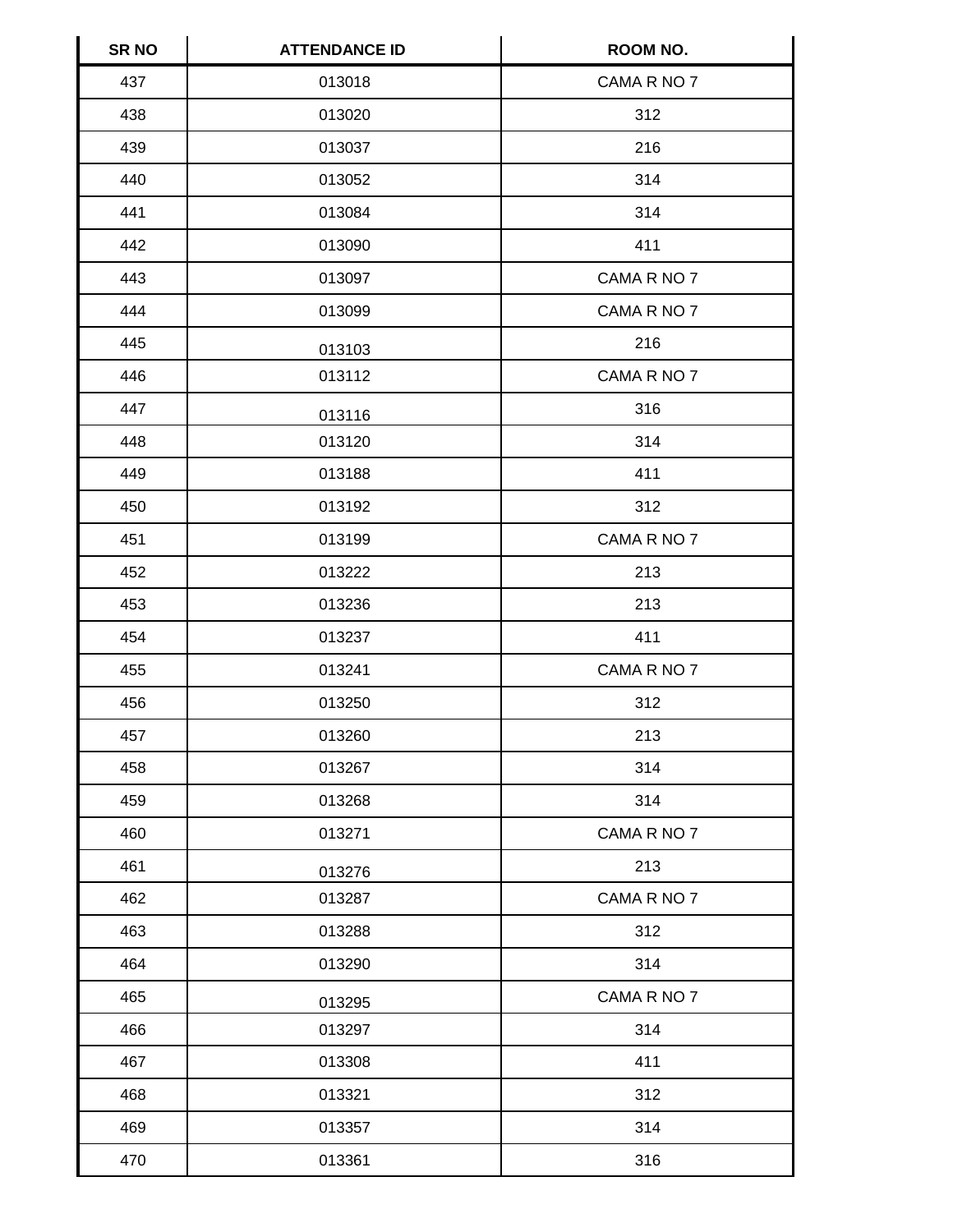| <b>SR NO</b> | <b>ATTENDANCE ID</b> | ROOM NO.    |
|--------------|----------------------|-------------|
| 471          | 013366               | CAMA R NO 7 |
| 472          | 013372               | 211         |
| 473          | 013402               | 314         |
| 474          | 013413               | 411         |
| 475          | 013428               | 213         |
| 476          | 013450               | 314         |
| 477          | 013452               | CAMA R NO 7 |
| 478          | 013456               | CAMA R NO 7 |
| 479          | 013476               | 411         |
| 480          | 013518               | CAMA R NO 7 |
| 481          | 013533               | 316         |
| 482          | 013747               | CAMA R NO 7 |
| 483          | 013953               | CAMA R NO 7 |
| 484          | 014150               | CAMA R NO 7 |
| 485          | 014160               | 411         |
| 486          | 014164               | 314         |
| 487          | 014177               | 316         |
| 488          | 014185               | 312         |
| 489          | 014196               | 216         |
| 490          | 014207               | 314         |
| 491          | 014229               | CAMA R NO 7 |
| 492          | 014254               | 316         |
| 493          | 014262               | 314         |
| 494          | 014291               | 314         |
| 495          | 014301               | 314         |
| 496          | 014309               | 314         |
| 497          | 014338               | CAMA R NO 7 |
| 498          | 014585               | 314         |
| 499          | 014621               | 211         |
| 500          | 014639               | 411         |
| 501          | 014652               | CAMA R NO 7 |
| 502          | 014724               | 213         |
| 503          | 014749               | CAMA R NO 7 |
| 504          | 014787               | CAMA R NO 7 |